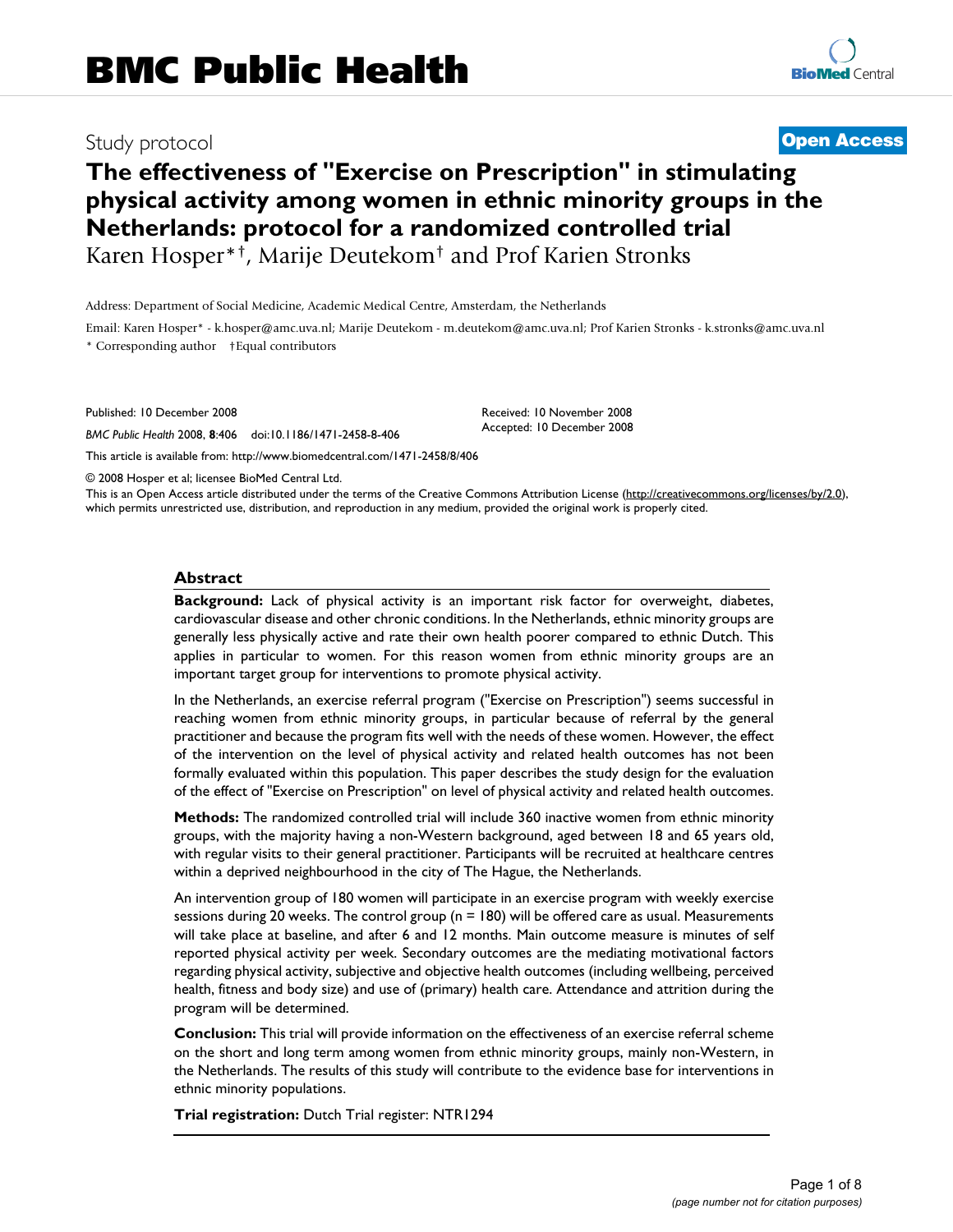# **Background**

Regular physical activity plays an important role in the prevention and treatment of overweight, diabetes, cardiovascular disease and other chronic conditions [1-5]. In the Netherlands, only half of the population meets the current recommendations for physical activity [1]. Several studies have shown that ethnic minority populations in the Netherlands are even less physically active than the ethnic Dutch population [1,6]. This lack of physical activity may be one of the factors explaining disparities in health. For example, Turkish and Moroccan women are more often overweight (respectively 72% and 64%) than ethnic Dutch women (45%) [1]. In addition, Turkish, Moroccan and Surinamese women more often suffer from diabetes mellitus, hypertension, and mental health problems than Dutch women in the same age group and rate their own health poorer [7-10].

For this reason women from ethnic minority groups are an important target group for interventions to promote physical activity. Of the interventions that have been developed in the Netherlands over the past years, "Exercise on Prescription" is one that seems successful in reaching ethnic minority populations [11,12]. Interventions such as "Exercise on Prescription" are internationally referred to as exercise referral schemes (ERS) [13,14]. In ERS, patients who are physically inactive or have related health problems are referred by their general practitioner to supervised exercise activities. Trained instructors collaborate with the general practitioners to support the ongoing rehabilitation of those referred. There have been several studies that evaluated the effect of ERS among the general population [13,15-18]. These studies generally indicated that ERS have a small but positive effect on increasing physical activity in sedentary people. However, to date no study has examined the effect of ERS in promoting physical activity on participants from varying ethnic minority groups.

A process evaluation of the Dutch program "Exercise on Prescription" (EoP) showed that it successfully reaches women from ethnic minority groups, mostly with a Surinamese, Turkish and Moroccan background [19]. Qualitative interviews among participants showed that EoP is attractive for these women because of the facilitating role of the health professional, the supportive environment, a financial incentive (in the form of a discount after successful completion of the program), supervision by fitness instructors, the proximity of locations and the possibility of 'women-only' exercise groups [19]. Women also indicated in the interviews that they had become more physically active and that their (subjective) health and psychosocial well- being had improved. Moreover, 74% said that they intended to keep exercising after participation in EoP ended [11]. While these experiences with EoP

seem very positive, the effect of the intervention on the level of physical activity, related health (problems) and use of health care has not been formally evaluated. The ongoing program of EoP in the city of The Hague, The Netherlands offers an interesting opportunity to study these effects among ethnic minority groups.

Therefore the objective of our study is to evaluate the effect of EoP on physical activity among women with mainly a non-Western ethnic background. Based on social cognitive models, the assumption is that this exercise intervention will finally result in a behaviour change via a positive influence on the intention and attitudes towards physical activity [20]. Therefore, we will also evaluate the effects on the intention and motivational factors with regard to physical activity (attitudes, social influence and self-efficacy). It is expected that increased physical activity will positively affect objective health (fitness, body size), subjective health (perceived health and well-being) and use of health care. Therefore also these outcome measures will be assessed additionally to the level of physical activity. Finally, attendance and attrition during the program will be determined.

# **Methods**

# *Objectives*

The present study aims at evaluating the effect of EoP, an exercise referral scheme, on the level of physical activity of women from ethnic minority groups in the Netherlands. In addition, the effect of this intervention on mediating motivational factors, health and use of health care will be evaluated. The study addresses the following questions:

1) What is the effect of participation in EoP on the level of physical activity as measured by self-reported physical activity (both immediately after the programme and six months after completion of the programme)?

2) What is the effect of participation in EoP on the intention and motivational factors with regard to physical activity (e.g. attitudes, social influences and self-efficacy)?

3) What is the effect of participation in EoP on the subjective health status of participants (perceived health and well-being) and objective elements of health (fitness of the participants and body size)?

4) What is the effect of participation in EoP on the use of (primary) health care?

Furthermore, the participation and the follow-up rate in the study (and differences between relevant sub-groups) will be assessed as well as the reasons for non-participation or loss to follow-up.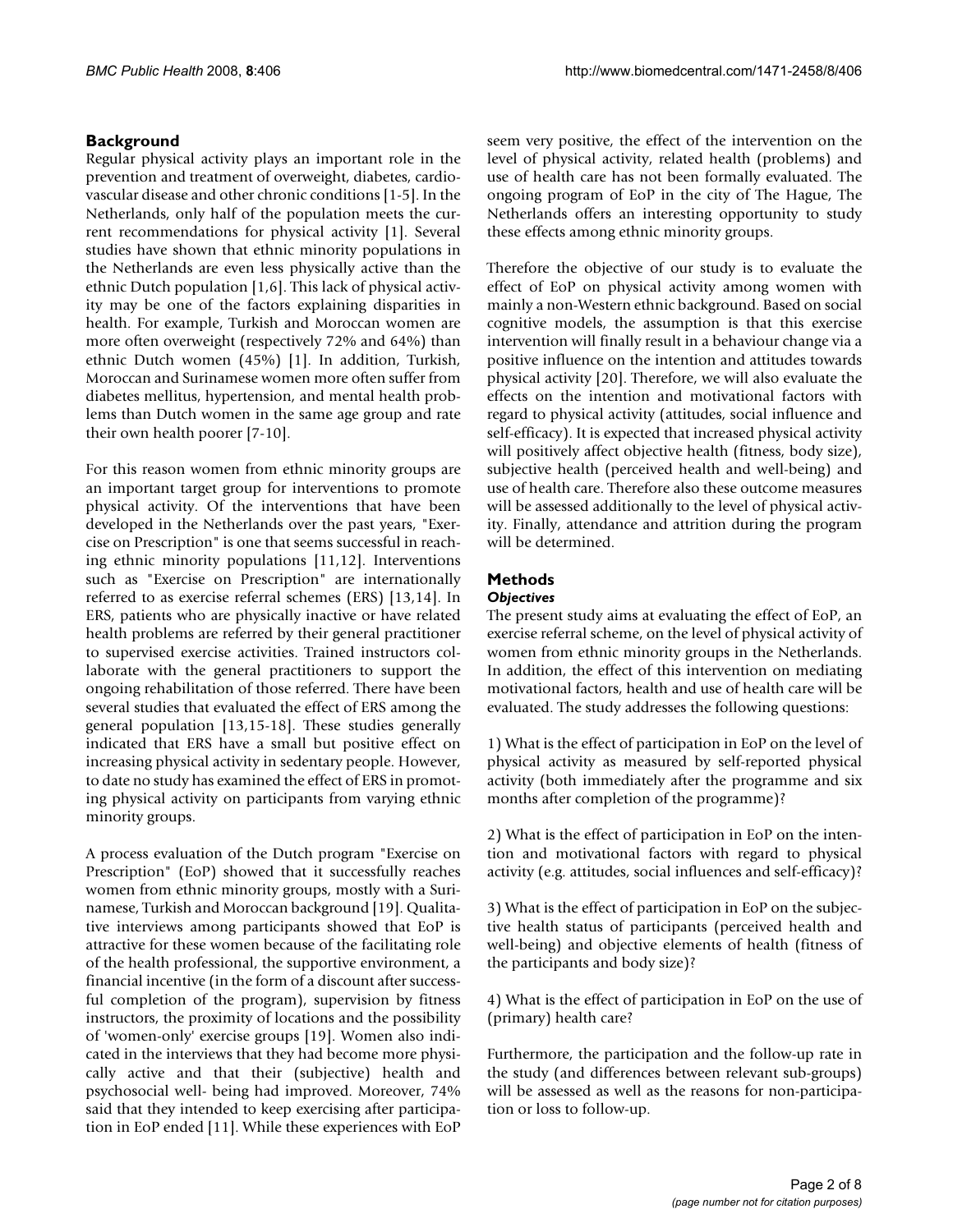# *Study Design*

The study will be set up as a randomized controlled trial comparing referral to an exercise program (Exercise on Prescription (EoP)) and usual care. To evaluate the effect of the intervention it is important that we follow the referral procedure as it is currently carried out by the general practitioners. Therefore, in this study we will use pre-randomisation, which refers to a procedure in which participants are randomly allocated to the control or the intervention group without first obtaining informed consent. Whenever a women allocated to the intervention group visits her GP, she will be referred to EoP if she meets the criteria (ethnic minority background, aged 18–65 years, physically inactive). The women will be asked for informed consent after the referral. If the patient is allocated to the control group the GP will not refer the patient to EoP but provide care as usual which includes lifestyle advices regarding physical activity when necessary. This implies that the control group is not informed about the intervention or the purpose of the study as this knowledge may lead to attrition of controls, because they may prefer participating in the exercise intervention and therefore not participate in the study. As a result the control group would not be a random selection and this may lead to less valid study results. This procedure of pre-randomisation is commonly accepted in situations where knowledge of the intervention (and the study's aim) can influence the study results [21].

# *Randomisation*

We will use a concealed procedure for randomisation of women using a computer generated randomisation list developed by an independent person.

# *Ethical Considerations*

This study is approved by the Medical Ethics Committee of Academic Medical Centre of Amsterdam, and is registered within the Dutch Trial Register (NTR1294).

# *Participants and Recruitment*

In total, 360 women will be recruited for the study. Eligible are women, aged 18 to 65 years from ethnic minority groups. In the Netherlands, data on country of birth is considered to be an objective and stable indicator of ethnic background [22]. Unfortunately, these data were not available in the registries of GP's. Instead, we assessed ethnicity based on patient's last names in combination with the knowledge of the general practitioners on the ethnic background of their patients. Further criteria for inclusion are insufficient physical activity (e.g. not meeting the Dutch guideline for physical activity (exercising 30 minutes a day for at least 5 days a week), regular GP visits, defined as two or more visits in the past 3 months, and GP confirmed absence of a psychological or physical condition which prevents participation in the exercise programme.

Exclusion criteria are sufficient physical activity, participation in EoP in the year preceding the start of inclusion, pregnancy, diagnosis or treatment of a disorder that makes physical activity impossible or planned emigration or a long-term stay abroad.

We will recruit general practices situated in deprived neighbourhoods in The Hague in the Netherlands. The researchers will negotiate with every participating general practice the number of patients that they are willing to include in the study. Based on that number a random sample of women from ethnic minority groups will be drawn. That sample will be larger than the actual number needed to accommodate for losses resulting from the further inclusion and exclusion criteria and the possibility for women to decline participation.

The selected women in the control group will receive a letter from their General Practitioner (GP) asking their permission to be contacted by the researchers for participation in the study. The study will be introduced as a study on the health and lifestyle of women in The Hague in order to make recommendations as to how to improve the health and lifestyle of these women. The selected women can decline further participation by sending back a short reply-slip or by making a call to the research-assistant. All participants who do not actively withdraw, will be contacted by an interviewer in order to make an appointment for the interview.

Participants in the intervention group also receive a letter from their GP in which they are invited to visit their GP to discuss participation in EoP. Participants who are referred to EoP will be informed about the study and asked for their participation following the intake at EoP. They will receive similar information on the purpose of the study as the control participants. In this way we hope to avoid bias in the results as a consequence of social desirable answers (or behaviour) due to the fact that people are aware of the study's purpose. All written material such as letters and leaflets will be available in Dutch and Turkish. Given the demographics of the concerning deprived neighbourhoods in The Hague it is expected that the largest group within our study population will have a Surinamese, Turkish or Moroccan background. The main language used among Moroccan people in the Netherlands is Berber, but this is not a written language. Therefore, we could not translate the materials for Moroccan women. Surinamese people generally speak the Dutch language fluently.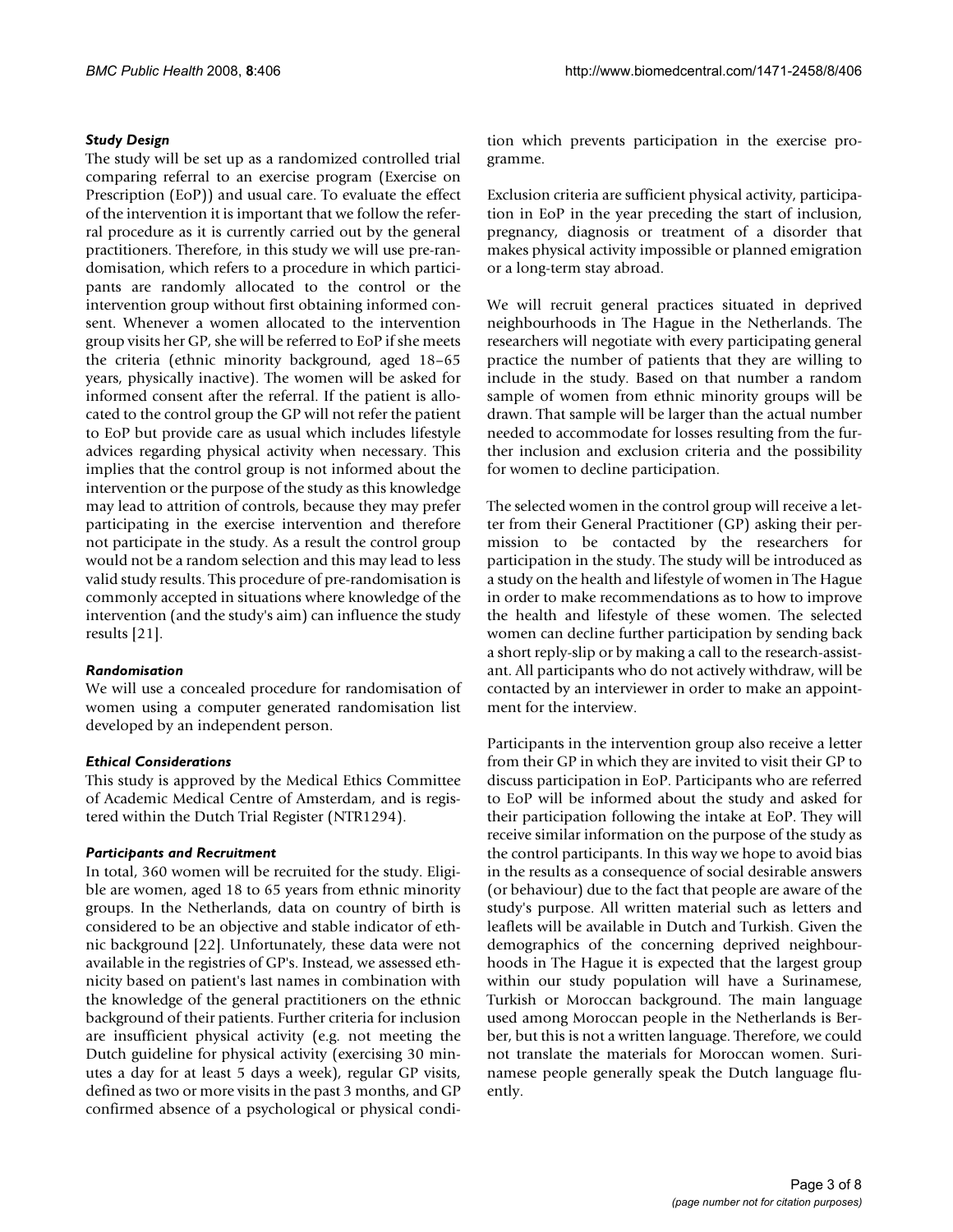## *Intervention*

The general practitioner will offer participation in Exercise on Prescription (EoP) to every eligible woman in the intervention group. EoP programme is financed by the municipality of The Hague and several health insurance companies. The programme is set up to promote physical activity among inhabitants of deprived neighbourhoods in The Hague by letting them experience the beneficial effects of sports and to stimulate them in such a way that they are able to continue the behaviour after completion of the programme. The main focus of the programme is on increasing participation, empowerment of the client, providing tailored activities, and increasing motivation through personal coaching. All these factors have been shown to be important parameters of behavioural changes [23].

# *Intake*

Over the past years a protocol for EoP has been developed and tested in practice. This protocol consists of an intake followed by 20 sessions of supervised physical activity and a final evaluation. During the intake, the lifestyle advisor will document the individual goals and preferences with regard to physical activity and organise the participation in the exercise activities.

# *Supervised activities*

After the intake, participants will be contacted again when the next available exercise course starts. At the start of the course, participants pay a contribution of 50 euros. Of these 50 euros 10 will be returned after successful completion of the programme, i.e. at least 85% attendance. Attendance is monitored by the lifestyle advisors, who are instructed to immediately contact a participant whenever she misses a session. This is considered an important part of the motivation strategy and will therefore also be part of the strategy employed in the study. At present, EoP offers Fitness, Aquarobics, Aerobics and Dancing [24]. In order to promote participation, all important issues that became evident in an earlier process evaluation of EoP will be taken into account [11]. For example, as part of the programme both daytime and evening group exercise sessions will be offered in groups accessible to women only. The timing will be such that the courses do not coincide with school times. Moreover, the courses will be organised at several locations throughout the city that are easily accessible by public transport, with a focus on those neighbourhoods with large ethnic minority populations. The physical activity component of the program is aimed at increasing cardiovascular fitness and muscle power.

The personal coaching during EoP is organised in two parts. The first ten supervised sessions are aimed at motivating the participant through increasing awareness of the positive effects of exercise. The following ten sessions are dedicated to empowering the participant with respect to the continuation of the healthy (physical) behaviour. During the sessions the participants are given individual advice as to how to reach the goal of exercising 30 minutes a day for at least 5 days a week, either by increasing daily physical activity (walking etc.) or by further participating in (un)organised sports. In addition, experienced social support, attitudes towards sports and ways of coping with (negative) feedback from community will be addressed. This supervision and coaching is done by specially trained sports instructors, under the responsibility of the lifestyle advisor.

# *Final evaluation with lifestyle advisor and further referral*

After the first 20 weeks, a final evaluation takes place with the lifestyle advisor in which the individual's achievements, further goals and experiences in the programme are evaluated. At the same time, the lifestyle advisor will refer the participants to "Exercise without Prescription" [25]. Exercise without Prescription was designed to address a further aspect that was deemed important by participants in the process evaluation of EoP, namely that participants experienced difficulty in continuing the desired behaviour after EoP. In Exercise without Prescription participants are guided further through the transition of supervised activity to independent activity, through a motivational counselling session in which the participant is stimulated to continue and actively plan healthy behaviour. This is supplemented with regular invitations for free try-out lessons activities at local clubs, fitness centres or community centres. Moreover, an important part of the Exercise without Prescription programme is the possibility of a discounted membership at a fitness centre and several local facilities.

# *Control Group*

Women in the control group will receive care as usual and will only be approached by a professional interviewer for an interview on lifestyle (in their preferred language if possible) and measurements. Participating women will receive a voucher of 10 euro to stimulate participation in the study (participants in the intervention group will receive this voucher as well).

#### *Outcome Measures*

The primary outcome measure is self-reported physical activity measured in minutes per week. Secondary outcome measures are a) the intention and motivational factors with regard to physical activity (e.g. attitudes, social influences and self-efficacy) b) subjective health outcomes (perceived health and well-being) c) objective health outcomes: fitness of the participants (oxygen uptake) and body size (body mass index, waist-hip ratio and waist circumference, and fat percentage) d) the use of (primary) health care. Furthermore, the participation and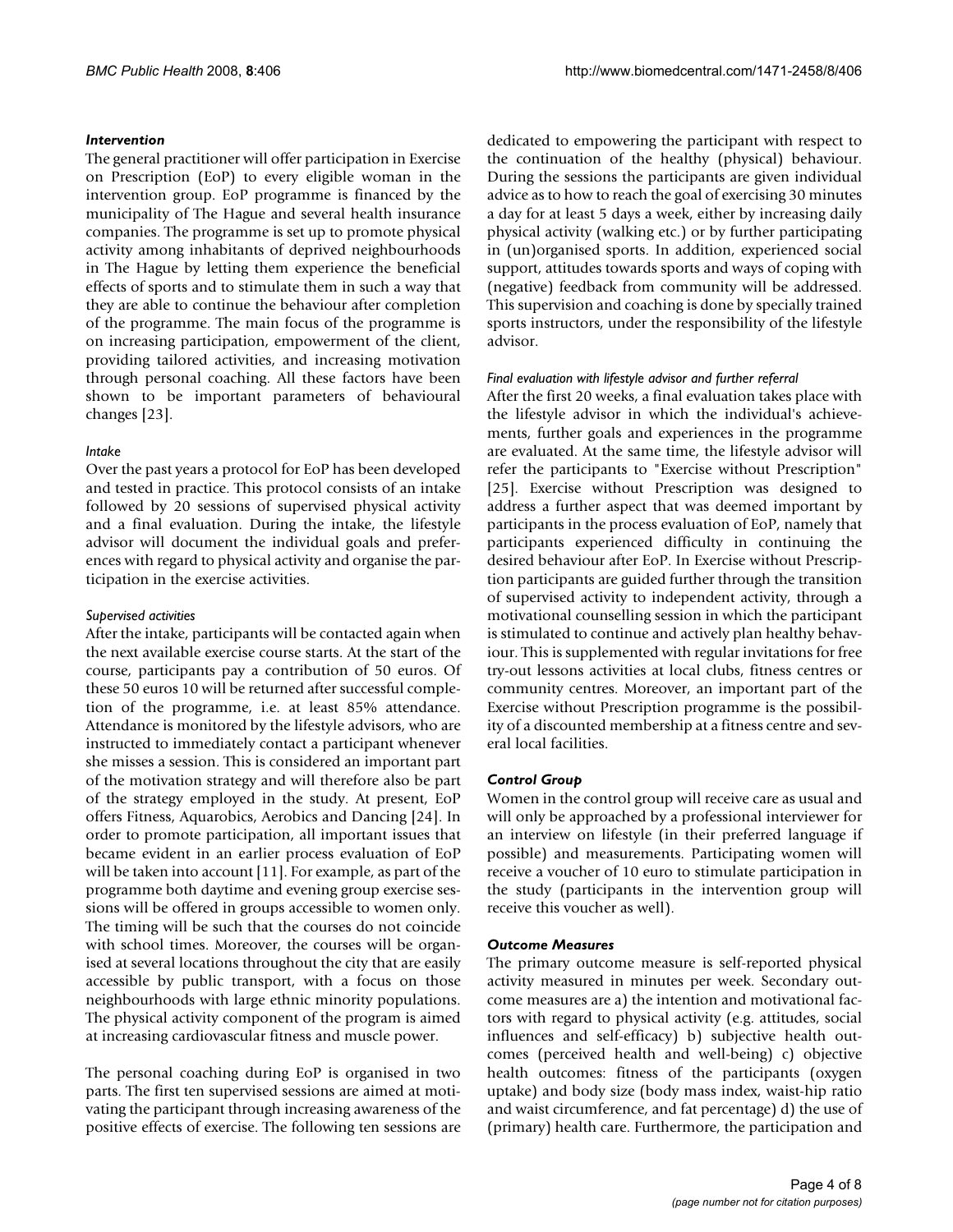the follow-up rate in the study will be assessed as well as the reasons for non-participation or loss to follow-up. Baseline demographic characteristics, such as age, ethnicity, neighbourhood of residence and other socioeconomic factors of potential participants will be recorded.

Attendance during the intake, participation in the weekly sports sessions, and the final evaluation (intervention arm) will be monitored by the lifestyle advisor, who will also notify women prior to the appointment and followup with women who have not shown up for a session. In addition, data on the individually tailored content of the intervention and subsequent participation in "Exercise without Prescription" will be registered.

## *Data Collection*

Data collection will take place at baseline (T0, directly following the EoP -intake), after 6 months (T1 shortly after completion of EoP) and after 12 months (T2, follow-up measurement 6 months after completion of EoP) for both the intervention group and the control group (see Figure 1). All interviews and physical examinations will take place in one of the nearby health care centres that participate in the study or, when possible, in case of intervention women at the same location as the meetings with lifestyle advisor.

### *Interview*

Data on self-reported physical activity and secondary outcome measures will be collected during a structured inter-



**Figure 1 Study design.**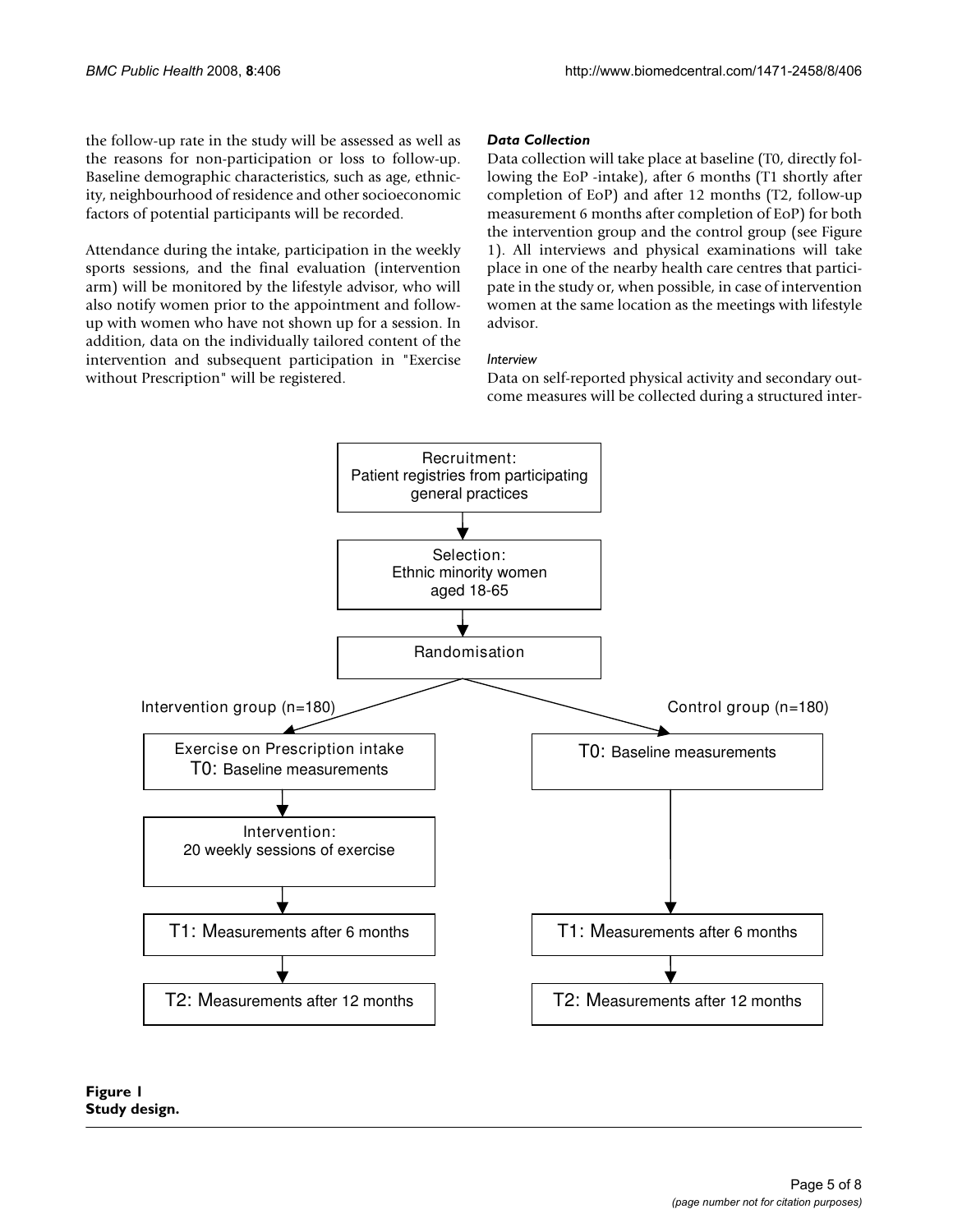view, which will be conducted by a trained female interviewer who has a Surinamese, Moroccan or Turkish background. The interviewers are bilingual and can address the questions in the preferred language of the participant. Whenever possible it is tried to send the same interviewer to the participants at all three time points.

During the interview a questionnaire will be used which is constructed to measure self-reported physical activity, motivational factors, subjective and objective health, and health care. Where possible, standard validated questionnaires that have been used previously among non-Western populations will be used [3,10]:

- Self reported physical activity related to travel, housekeeping, work, leisure time, and sports will be measured with the SQUASH, which has been used previously among the Turkish, Moroccan and Surinamese population [3,6,10,26].

- Questionnaires developed for a multi-ethnic population will be used to measure motivational factors related to physical activity: attitudes, social influences, self-efficacy and intention [27-29].

- Perceived health is measured with one item on self-perceived general health with a 5-point likert scale ranging from very good to very poor.

- Common physical complaints are measured such as diabetes, COPD, cardiovascular diseases with the possibility to mention other complaints.

- Well being will be measured with the W-BQ12 (wellbeing questionnaire)[30].

# *Physical examination (objective health measures)*

The physical examination in the intervention and the control group will consist of a standardised measurement of the weight, length, percentage fat, waist and hip circumference. For these measurements the protocol of the SUN-SET study will be used [10]. The physical fitness (maximal oxygen uptake) of the women will be monitored through the Siconolfi step test [31]. Briefly, patients will be asked to step up and down a portable bench for three minutes at a rate of 17 steps per minute, which will be kept constant with the help of a metronome. Heart rate will monitored continuously during the test and will recorded at the end of the stage. If target heart rate (65% of the predicted [220 minus age] maximum heart rate) is reached, the protocol will be terminated. Otherwise, a second stage (26 steps per minute) and, eventually, a third stage (34 steps per minute) will be completed with 1 minute of rest between each stage. The steady-state absolute maximal oxygen uptake can be calculated with equations [31].

#### *Information on use of health care*

We will use the available databases from two health care insurers to obtain data on health care use of the participants. These two companies have confirmed their cooperation.

#### *Sample Size Calculation*

Input for the sample size calculation is derived from a study performed amongst Surinamese (Hindustani and Creole Surinamese) people in the Netherlands (SUNSET study) [10]. The amount of physical activity in this group of women  $(n = 666)$  was measured with the SQUASH [26]. From the SUNSET study it appeared that Surinamese women were on the average 1852 (SD: 1100) minutes per week physically active. To be able to detect an absolute difference of 15% in the number of minutes of physical activity per week with an one-sided alpha of 0.05, and a power of 80% 180 women in both groups are needed.

### *Data Analyses*

The main aim of the study is to asses the effect of the intervention on physical activity. Therefore group differences between groups and 95% confidence intervals will be calculated in changes in physical activity after the intervention (between T0 and T1) and in maintenance (T0-T2). The statistical analysis will be performed according to the intention-to-treat principle.

Between group differences will be calculated using the Student t-test for continuous variables or Chi-Square for dichotomous variables. Baseline comparability will be investigated by descriptive statistics to examine whether randomisation was successful. If necessary, adjustments for baseline variables will be performed in the analysis.

Finally, multivariate regression analysis will be conducted to examine the influence of baseline variables and the degree of participation in the intervention on the outcome.

Within the intervention group multivariate regression analysis will be conducted to examine the influence of baseline variables and the degree of participation in the intervention (i.e. the proportion of sessions attended and the components of the intervention followed) on the changes in physical activity.

# **Discussion**

This trial will provide information on the effectiveness of an exercise referral scheme (ERS) on the short and long term among women from ethnic minority groups in the Netherlands. When effective, the intervention may play an important role in the promotion of physical activity among women from ethnic minority groups.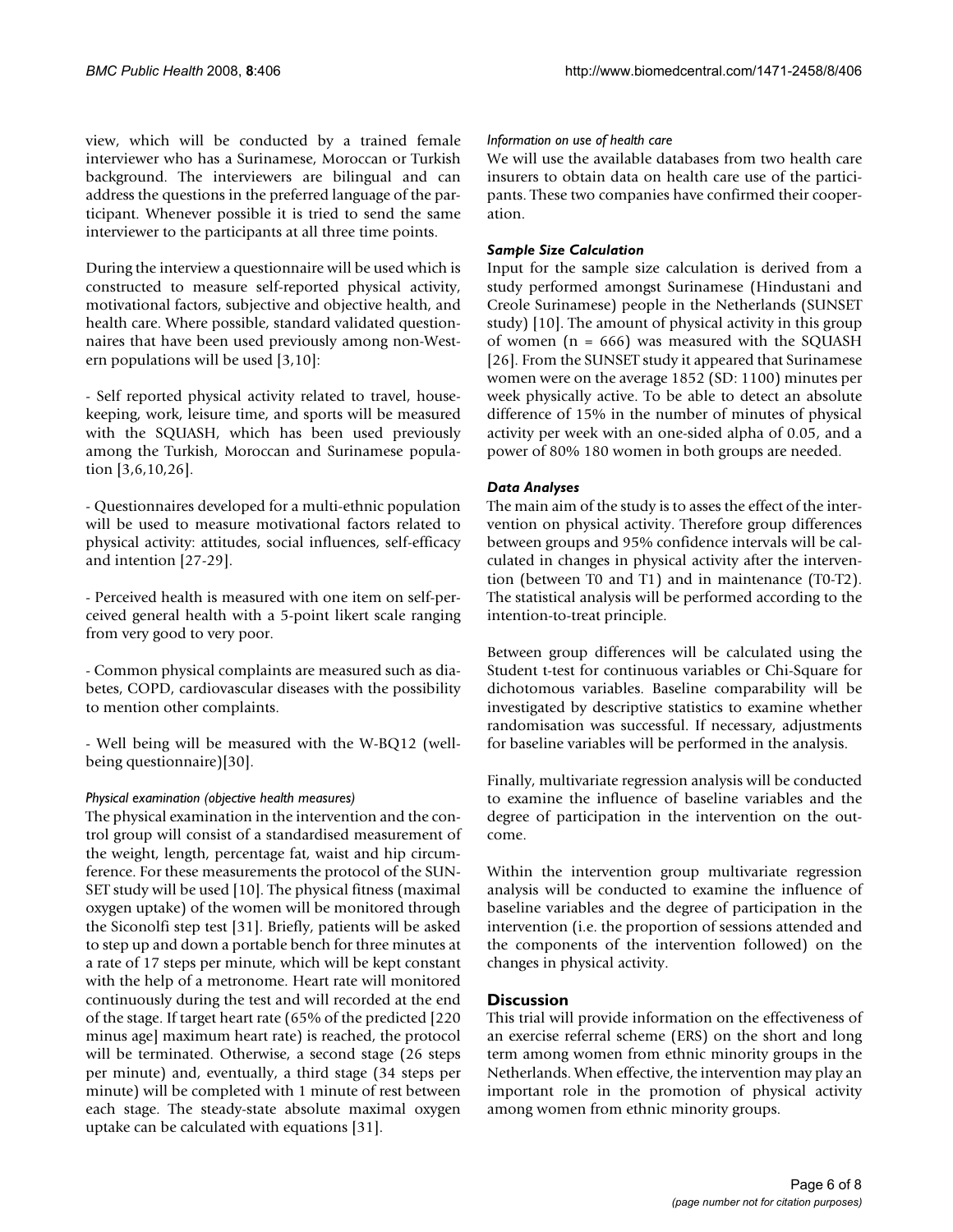ERS seem particularly useful for those groups who are most in need of supervised exercise. Women from ethnic minority groups living in deprived neighborhoods might be considered as one of those groups. They experience a poorer health compared to ethnic Dutch women and are more often physically inactive [9]. For these women, participating in ERS might be a first step towards better health. The present trial will be the first assessing the effect of an exercise referral scheme on physical activity among women with an ethnic minority background

Besides measuring physical activity we also assess, in contrast to most other studies, a broader range of health aspects (e.g. well-being, fitness, perceived health and motivational factors). It might be that level of physical activity of these women does not improve significantly following the exercise programme, but that it may improve their health status and their intention (and motivation) for being physically active. Considering the poor health status of women from ethnic minority groups, these are important outcomes as well.

The study will measure the effect of the programme not only after completion, but also six months after completion of the exercise sessions. The importance of long term effects is stressed by many evaluation studies. With two follow-up measurements we hope to provide insight into effects over a longer period of time.

With the results of this study we will contribute to the evidence base for physical activity interventions among ethnic minority populations.

# **Abbreviations**

ERS: Exercise referral schemes; GP: General practitioner; EoP: Exercise on Prescription.

#### **Competing interests**

The authors declare that they have no competing interests.

#### **Authors' contributions**

KH and MD are the main investigators and contributed equally to the manuscript. KH, MD and KS are responsible for general study design. MD planned the statistical analysis, and conducted the sample size calculation. All authors were responsible for the drafting of this paper and approved the final manuscript

# **Acknowledgements**

The trial is funded by ZON-MW, The Netherlands Organization for Health Research and Development (project number: ZonMw 75020013). The authors are grateful for the comments of Tanja Vrijkotte, PhD and Marie-Louise Essink-Bot, PhD.

#### **References**

- Uitenbroek DG, Ujcic-Voortman JK, Janssen AP, Tichelman PJ, Verhoef AP: *Gezond Zijn en Gezond Leven in Amsterdam. Amsterdamse Gezondheidsmonitor. Gezondheidsonderzoek 2004 [Being healthy and healthy living in Amsterdam. Amsterdam health monitor. Health research 2004]. Amsterdam* 2004.
- 2. Dijkshoorn H: *De gezondheid van Surinamers in Amsterdam: de SUNSET studie [The health of Surinamese people in Amsterdam: the SUNSET study]. Amsterdam* 2006.
- 3. Stamatakis E, Hillsdon M, Primatesta P: **[Domestic physical activity](http://www.ncbi.nlm.nih.gov/entrez/query.fcgi?cmd=Retrieve&db=PubMed&dopt=Abstract&list_uids=17383563) [in relationship to multiple CVD risk factors.](http://www.ncbi.nlm.nih.gov/entrez/query.fcgi?cmd=Retrieve&db=PubMed&dopt=Abstract&list_uids=17383563)** *Am J Prev Med* 2007, **32:**320-327.
- 4. Aadahl M, Kjaer M, Jorgensen T: **[Associations between overall](http://www.ncbi.nlm.nih.gov/entrez/query.fcgi?cmd=Retrieve&db=PubMed&dopt=Abstract&list_uids=17333472) [physical activity level and cardiovascular risk factors in an](http://www.ncbi.nlm.nih.gov/entrez/query.fcgi?cmd=Retrieve&db=PubMed&dopt=Abstract&list_uids=17333472) [adult population.](http://www.ncbi.nlm.nih.gov/entrez/query.fcgi?cmd=Retrieve&db=PubMed&dopt=Abstract&list_uids=17333472)** *Eur J Epidemiol* 2007, **22:**369-378.
- 5. Allender S, Foster C, Scarborough P, Rayner M: **[The burden of](http://www.ncbi.nlm.nih.gov/entrez/query.fcgi?cmd=Retrieve&db=PubMed&dopt=Abstract&list_uids=17372296) [physical activity-related ill health in the UK.](http://www.ncbi.nlm.nih.gov/entrez/query.fcgi?cmd=Retrieve&db=PubMed&dopt=Abstract&list_uids=17372296)** *J Epidemiol Community Health* 2007, **61:**344-348.
- 6. Hosper K, Nierkens V, Nicolaou M, Stronks K: **[Behavioural risk](http://www.ncbi.nlm.nih.gov/entrez/query.fcgi?cmd=Retrieve&db=PubMed&dopt=Abstract&list_uids=17334819) [factors in two generations of non-Western migrants: do](http://www.ncbi.nlm.nih.gov/entrez/query.fcgi?cmd=Retrieve&db=PubMed&dopt=Abstract&list_uids=17334819) [trends converge towards the host population?](http://www.ncbi.nlm.nih.gov/entrez/query.fcgi?cmd=Retrieve&db=PubMed&dopt=Abstract&list_uids=17334819)** *Eur J Epidemiol* 2007, **22:**163-172.
- 7. van Lindert H, Droomers M, Wester GP: *Tweede Nationale Studie naar ziekten en verrichtingen in de huisartsenpraktijk. Een kwestie van verschil: verschillen in zelfgerapporteerde leefstijl, gezondheid en zorggebruik. [Second national study into diseases and actions in general practice]* Utrecht/ Bilthoven; 2004.
- 8. Agyemang C, Bindraban N, Mairuhu G, Montfrans G, Koopmans R, Stronks K: **[Prevalence, awareness, treatment, and control of](http://www.ncbi.nlm.nih.gov/entrez/query.fcgi?cmd=Retrieve&db=PubMed&dopt=Abstract&list_uids=16208137) [hypertension among Black Surinamese, South Asian Suri](http://www.ncbi.nlm.nih.gov/entrez/query.fcgi?cmd=Retrieve&db=PubMed&dopt=Abstract&list_uids=16208137)namese and White Dutch in Amsterdam, The Netherlands: [the SUNSET study.](http://www.ncbi.nlm.nih.gov/entrez/query.fcgi?cmd=Retrieve&db=PubMed&dopt=Abstract&list_uids=16208137)** *J Hypertens* 2005, **23:**1971-1977.
- 9. Hollander AEM, Hoeymans N, Melse , van Oers JAM, Polder JJ: *Zorg voor gezondheid. Volksgezondheid Toekomst Verkenning 2006 [Care for health. The 2006 Dutch Public Health Status and Forecasts Report ]* Bilthoven: RIVM; 2006.
- 10. Bindraban N: **The Cardiovascular Risk Profile of Hindustani and Creole Surinamese in the Netherlands compared to white Dutch people.** In *PhD Thesis* AMC, University of Amsterdam; 2006.
- 11. Schmidt M, Absalah S, Stronks K: *Wat beweegt de deelnemers? Een evaluatie van het project 'Bewegen Op Recept' in Den Haag [What moves the participants? An evaluation of Exercise on Prescription in The Hague]. Amsterdam* 2006.
- 12. van Hagen M: *Voortgangsrapportage 'Bewegen Op Recept'* Den Haag; 2006.
- 13. Morgan O: **[Approaches to increase physical activity: review](http://www.ncbi.nlm.nih.gov/entrez/query.fcgi?cmd=Retrieve&db=PubMed&dopt=Abstract&list_uids=15780323)[ing the evidence for exercise-referral schemes.](http://www.ncbi.nlm.nih.gov/entrez/query.fcgi?cmd=Retrieve&db=PubMed&dopt=Abstract&list_uids=15780323)** *Public Health* 2005, **119:**361-370.
- 14. Dugdill L, Graham RC, McNair F: **[Exercise referral: the public](http://www.ncbi.nlm.nih.gov/entrez/query.fcgi?cmd=Retrieve&db=PubMed&dopt=Abstract&list_uids=16338708) [health panacea for physical activity promotion? A critical](http://www.ncbi.nlm.nih.gov/entrez/query.fcgi?cmd=Retrieve&db=PubMed&dopt=Abstract&list_uids=16338708) perspective of exercise referral schemes; their development [and evaluation.](http://www.ncbi.nlm.nih.gov/entrez/query.fcgi?cmd=Retrieve&db=PubMed&dopt=Abstract&list_uids=16338708)** *Ergonomics* 2005, **48:**1390-1410.
- 15. Williams NH, Hendry M, France B, Lewis R, Wilkinson C: **[Effective](http://www.ncbi.nlm.nih.gov/entrez/query.fcgi?cmd=Retrieve&db=PubMed&dopt=Abstract&list_uids=18252074)[ness of exercise-referral schemes to promote physical activ](http://www.ncbi.nlm.nih.gov/entrez/query.fcgi?cmd=Retrieve&db=PubMed&dopt=Abstract&list_uids=18252074)[ity in adults: systematic review.](http://www.ncbi.nlm.nih.gov/entrez/query.fcgi?cmd=Retrieve&db=PubMed&dopt=Abstract&list_uids=18252074)** *Br J Gen Pract* 2007, **57:**979-986.
- 16. Hillsdon M, Foster C, Thorogood M: **[Interventions for promoting](http://www.ncbi.nlm.nih.gov/entrez/query.fcgi?cmd=Retrieve&db=PubMed&dopt=Abstract&list_uids=15674903) [physical activity.](http://www.ncbi.nlm.nih.gov/entrez/query.fcgi?cmd=Retrieve&db=PubMed&dopt=Abstract&list_uids=15674903)** *Cochrane Database Syst Rev* 2005:CD003180.
- 17. Sorensen JB, Kragstrup J, Skovgaard T, Puggaard L: [Exercise on pre](http://www.ncbi.nlm.nih.gov/entrez/query.fcgi?cmd=Retrieve&db=PubMed&dopt=Abstract&list_uids=18503642)**[scription: a randomized study on the effect of counseling vs](http://www.ncbi.nlm.nih.gov/entrez/query.fcgi?cmd=Retrieve&db=PubMed&dopt=Abstract&list_uids=18503642) [counseling and supervised exercise.](http://www.ncbi.nlm.nih.gov/entrez/query.fcgi?cmd=Retrieve&db=PubMed&dopt=Abstract&list_uids=18503642)** *Scand J Med Sci Sports* 2008, **18:**288-297.
- 18. Leijon ME, Bendtsen P, Nilsen P, Festin K, Stahle A: **Does a physical activity referral scheme improve the physical activity among routine primary health care patients?** *Scand J Med Sci Sports* 2008.
- 19. Schmidt M, Absalah S, Nierkens V, Stronks K: **[Which factors](http://www.ncbi.nlm.nih.gov/entrez/query.fcgi?cmd=Retrieve&db=PubMed&dopt=Abstract&list_uids=18950533) [engage women in deprived neighbourhoods to participate in](http://www.ncbi.nlm.nih.gov/entrez/query.fcgi?cmd=Retrieve&db=PubMed&dopt=Abstract&list_uids=18950533) [exercise referral schemes?](http://www.ncbi.nlm.nih.gov/entrez/query.fcgi?cmd=Retrieve&db=PubMed&dopt=Abstract&list_uids=18950533)** *BMC Public Health* 2008, **8:**371.
- 20. Lechner L, De Vries H: **[Starting participation in an employee](http://www.ncbi.nlm.nih.gov/entrez/query.fcgi?cmd=Retrieve&db=PubMed&dopt=Abstract&list_uids=8610087) [fitness program: attitudes, social influence, and self-efficacy.](http://www.ncbi.nlm.nih.gov/entrez/query.fcgi?cmd=Retrieve&db=PubMed&dopt=Abstract&list_uids=8610087)** *Prev Med* 1995, **24:**627-633.
- 21. Schellings R, Kessels AG, Sturmans F: **[\[Pre-randomisation in](http://www.ncbi.nlm.nih.gov/entrez/query.fcgi?cmd=Retrieve&db=PubMed&dopt=Abstract&list_uids=18837179) [study designs: getting past the taboo\].](http://www.ncbi.nlm.nih.gov/entrez/query.fcgi?cmd=Retrieve&db=PubMed&dopt=Abstract&list_uids=18837179)** *Ned Tijdschr Geneeskd* 2008, **152:**2053-2056.